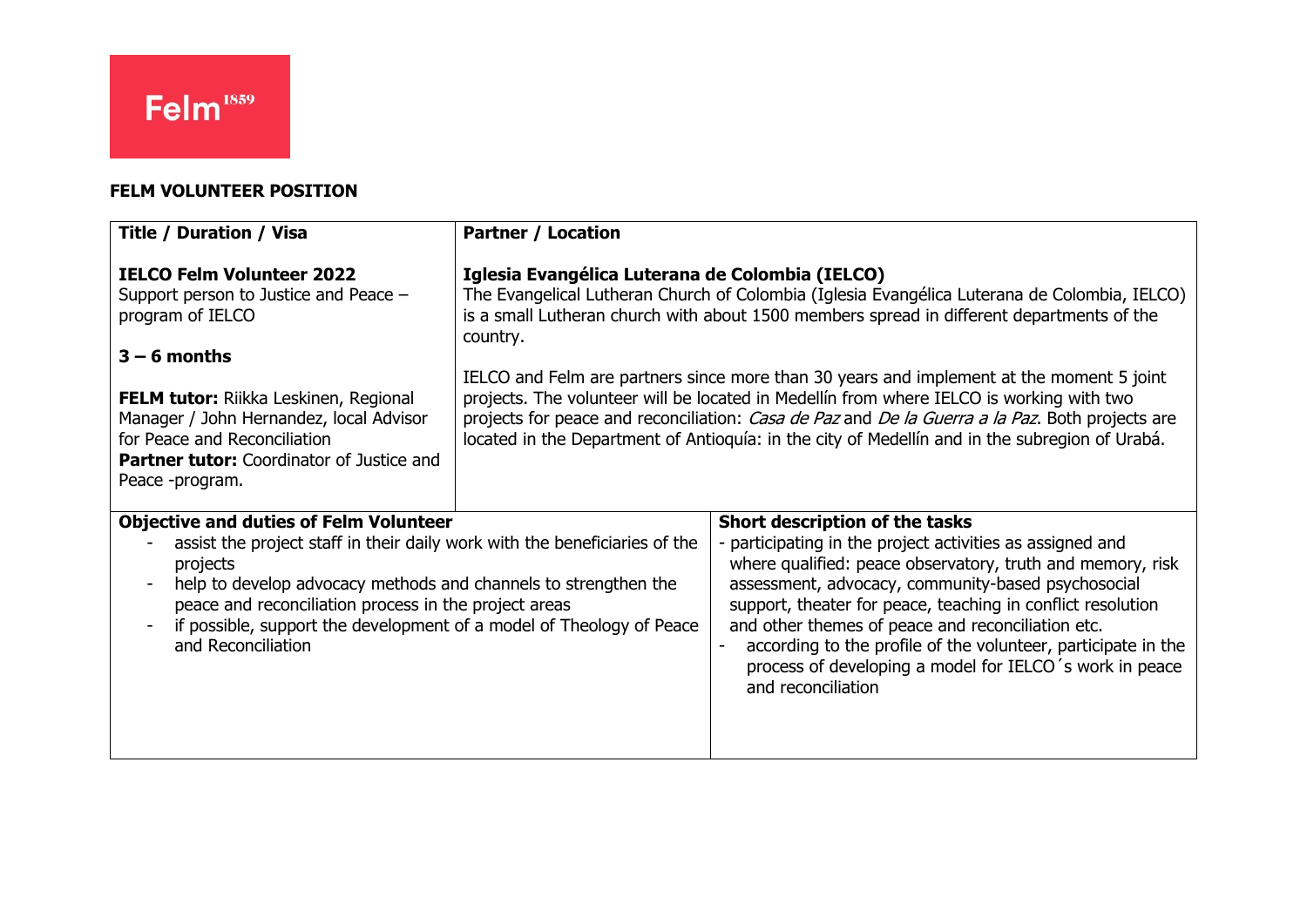# Felm<sup>1859</sup>

### **Competence / Qualifications / Language requirements:**

- meet the requirements of the Felm Volunteer program
- preferably studies in peace and conflict resolution, social studies, political studies, psychology or theology
- preferably experience in working in developing countries
- minimum language requirement: good knowledge of Spanish

#### **Benefits and commitments:**

### **Felm and IELCO**

- Providing the tasks, materials and instructions for the Volunteer before volunteer period
- Felm will cover in-country expenses related to the volunteer task, such as work-related travel, sim-card and computer if necessary at work, etc.
- Advising the applicant with visa-procedures and providing Volunteer with visa invitation letter, and cover the costs if Volunteer needs extension of visa
- Providing a personal tutor and a draft program for the Volunteer period (incl. tutor discussions, starters session, mid-term discussion and evaluation session)
- transportation: from and to the airport El Dorado, Bogota and Bogota Medellín + transportation related to Felm Volunteer tasks
- Accommodation a modest rented apartment with basic equipment or in Misión Emaús -house
- Introducing the Volunteer to Felm's partners work in the project areas

### **Felm Helsinki office**

- Recruiting a suitable Felm Volunteer
- Providing the tasks, materials and instructions for the Volunteer
- Orientation session
- Feedback session
- Travel insurance
- Criminal records extract for volunteering if tasks include working with children
- Small reimbursement of expenses